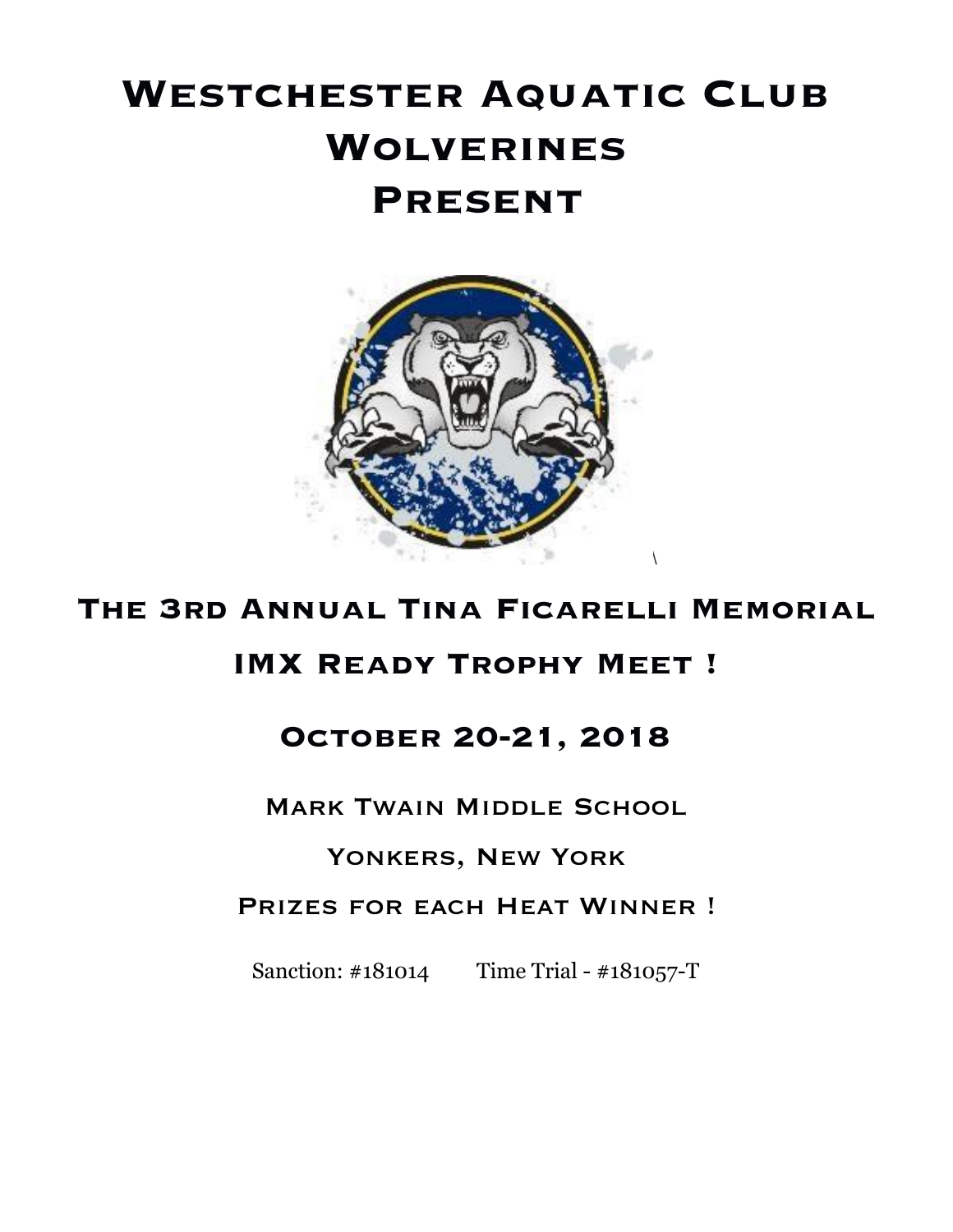**SANCTION** Held under the sanction of USA Swimming/Metropolitan Swimming, Inc., Sanction #: **:** 181014 - Time Trial - #181057-T

**LOCATION** Mark Twain Middle School 160 Woodlawn Avenue Yonkers, New York 10704 **:**

**FACILITY:** 25 Yard pool with 8 6ft lanes and non-turbulent lane lines. Colorado electronic timing system. **NO SMOKING ALLOWED IN THE BUILDING**. Teams are expected to police and maintain their areas on the pool deck. Athletes, parents and children are restricted to the pool area and spectators stands and are not authorized to be in any other part of the building. The pool has been certified in accordance with Article 104.2.2C (4). 10 feet in deep end, 4 feet in shallow end.

**SESSIONS: Session I:** Saturday PM – Distance Session - All Age Groups - Warm-up 1:00 pm Meet: 2:00 pm

> **Session 2:** Sunday AM Session - Ages 13-14 & Open - Warm-up 8:00 am Meet: 9:00 am

> **Session 3:** Sunday PM – Ages 8&U, 9-10, 11-12 - Warm-up 2:00 pm Meet: 3:00 pm

**FORMAT:** All events are Timed Finals. Deck Seeding

**ELIGIBILITY** Open to all USA Swimming/Metropolitan Swimming Inc. registered swimmers. All swimmers participating in this meet must be registered by the first day of the meet. No "Deck Registrations" will be accepted Age on will determine age for the entire meet.

**DISABILITY** Swimmers with disabilities are encouraged to attend. Contact the meet director if you need special consideration. The athlete (or the athlete's coach) is also responsible for notifying the meet referee of any disability prior to the competition.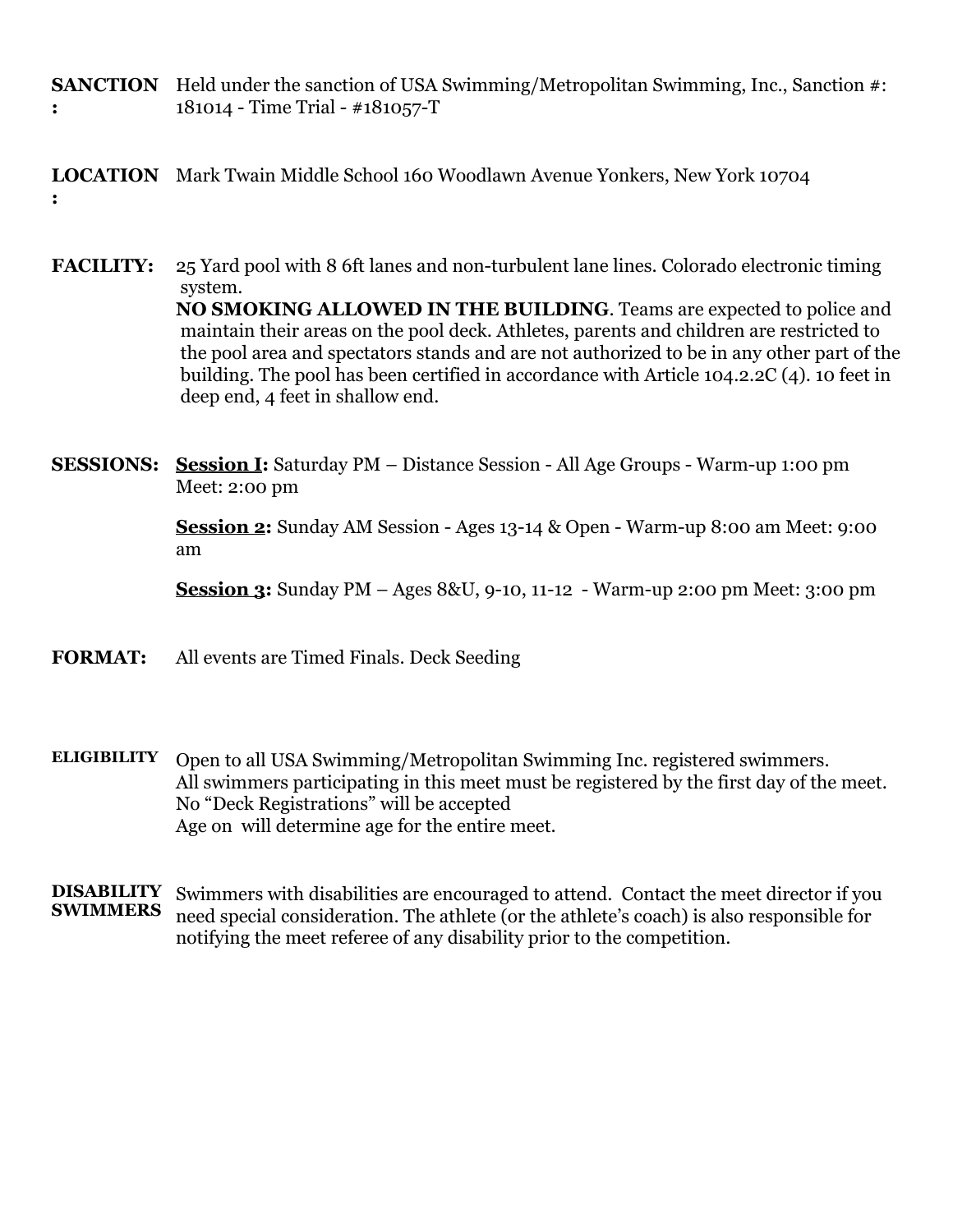#### **ENTRIES: Saturday Distance Session, Entry Limits**

8&Us Swimmers may swim 2 Individual Events and 1 Relay

9-10s Swimmers may swim 2 Individual Events and 1 Relay

11&Overs Swimmers may swim 2 Individual Events and 1 Relay

#### **Sunday Sessions, Entry Limits**

#### **Swimmers may swim up to 4 Individual Events per Session and 1 Relay,**

The meet will be run on computer using Hy-Tek's Meet Manager. Emailed Hy-Tek entry file is preferred. If sending by mail, entries should be sent on disk. A Master Sheet must accompany all entries. An email confirming receipt of entries and a meet manager meet entries report will be sent to the coach.

Please contact Carle Fierro if you do not receive such a report within 2 days of your original email. Telephone or faxed entries will not be accepted.

#### **U.S. Mail Entries/Payment to**:

#### *Westchester Aquatic Club*

5 White Birch Road South Pound Ridge, New York 10576

Email Entries/Confirm Entry Receipt: Email entries to: Carleswim@aol.com Please sign the "signature waiver" on envelope for entries sent by Express Mail

| <b>DEADLINE</b> 1: Metro LSC teams will be given priority on a first come/first served basis. Metro teams |
|-----------------------------------------------------------------------------------------------------------|
| entries must be received by October 1, 2018.                                                              |

2: The final entry deadline for this meet is October 10, 2018.

3: Metro entries received between October 1, 2018 and October 14, 2018 and all entries from other LSC's will be entered in the order they were received, as space allows.

An email confirming receipt of entries if you provide an email contact. Please contact Meet Director if you do not receive such a report within 2 days of your original email.

**ENTRY FEE:** An entry fee of \$ 5.00 per individual event & \$10.00 per relay event must accompany the entries. Make check payable to: **Westchester Aquatic Club**.

> Payment must be received by October 10, 2016 unless otherwise arranged with the meet director for email entries. Payment must be included with all mail entries. Failure to pay entry fees by this deadline could result in teams being barred from the meet.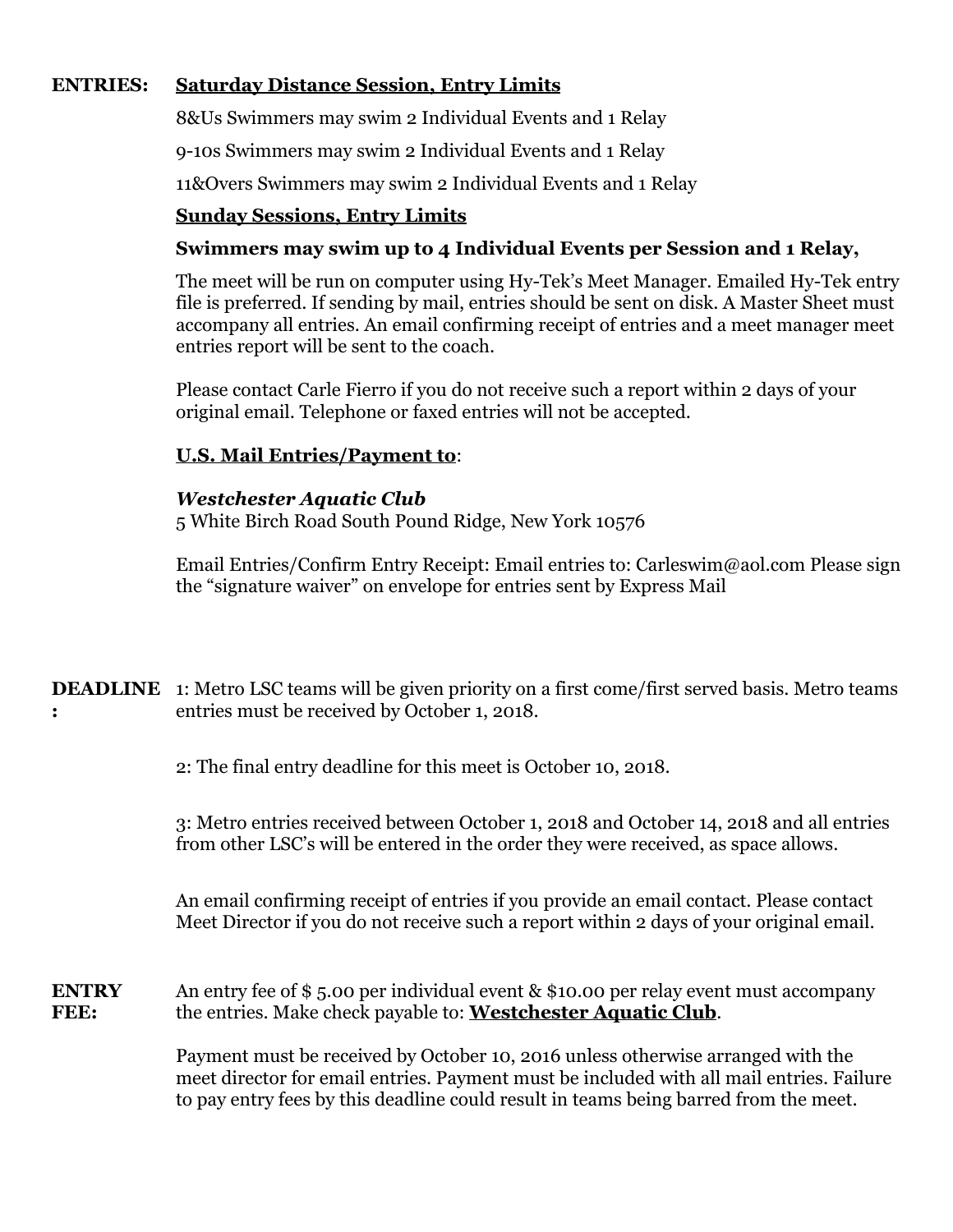- **WARM-UP:** First 40 minutes will be general warm-up. Team Lane assignment will be given at the meet. Last 20 minutes: 2 or more lanes will be open for one-way sprint.All other lanes will remain open for general warm-up.
- **SCRATCHES:** Coaches will be given scratch sheets upon check-in for each session. All scratches are due no later than 30 minutes prior to the start of the session. Coaches are asked to indicate clearly individual events scratches and which swimmers will not be participating in the session.
- **COACHES:** In accordance with Metropolitan Swimming Inc. Policy, only those coaches who display current, valid USA Swimming credentials will be permitted to act in a coaching capacity at this meet. Coaches who do not possess these credentials will be required to leave the deck area.
- **AWARDS: Fun Prizes** will be awarded to all heat winners. **12&U Events:** Ribbons 1st place thru 8th Place

#### **Trophies Awards Categories Top 8 Point Scorers (Single Age Points):**

**8&U** - 100 Free, 100 IM, 50 Back, 50 Breast, 50 Fly **9-10** - 100 Free, 100 IM, 50 Back, 50 Breast, 50 Fly **11-12** - 100 Free, 100 IM, 50 Back, 50 Breast, 50 Fly **13-14** - 200 Free, 200 IM, 100 Back, 100 Breast, 100 Fly **OPEN** - 500 Free, 400 IM, 200 Back, 200 Breast, 200 Fly, 200 IM

- **OFFICIALS Meet Referee: Flick Marinello, email: flickdance@msn.com** 845-406-1103 Officials wishing to volunteer should contact Meet Referee by October 10, 2018
- **ADMIN. Lamar DeCasseres**
- **OFFICIAL:**
- **MEET DIRECTOR Carle Fierro**, email: *carleswim@aol.com*
- **RULES:** The current USA Swimming Rules and Regulations will apply. **The USA Swimming Code of Conduct is in effect for the duration of the meet.** The overhead start procedure may be used at the discretion of the meet Referee.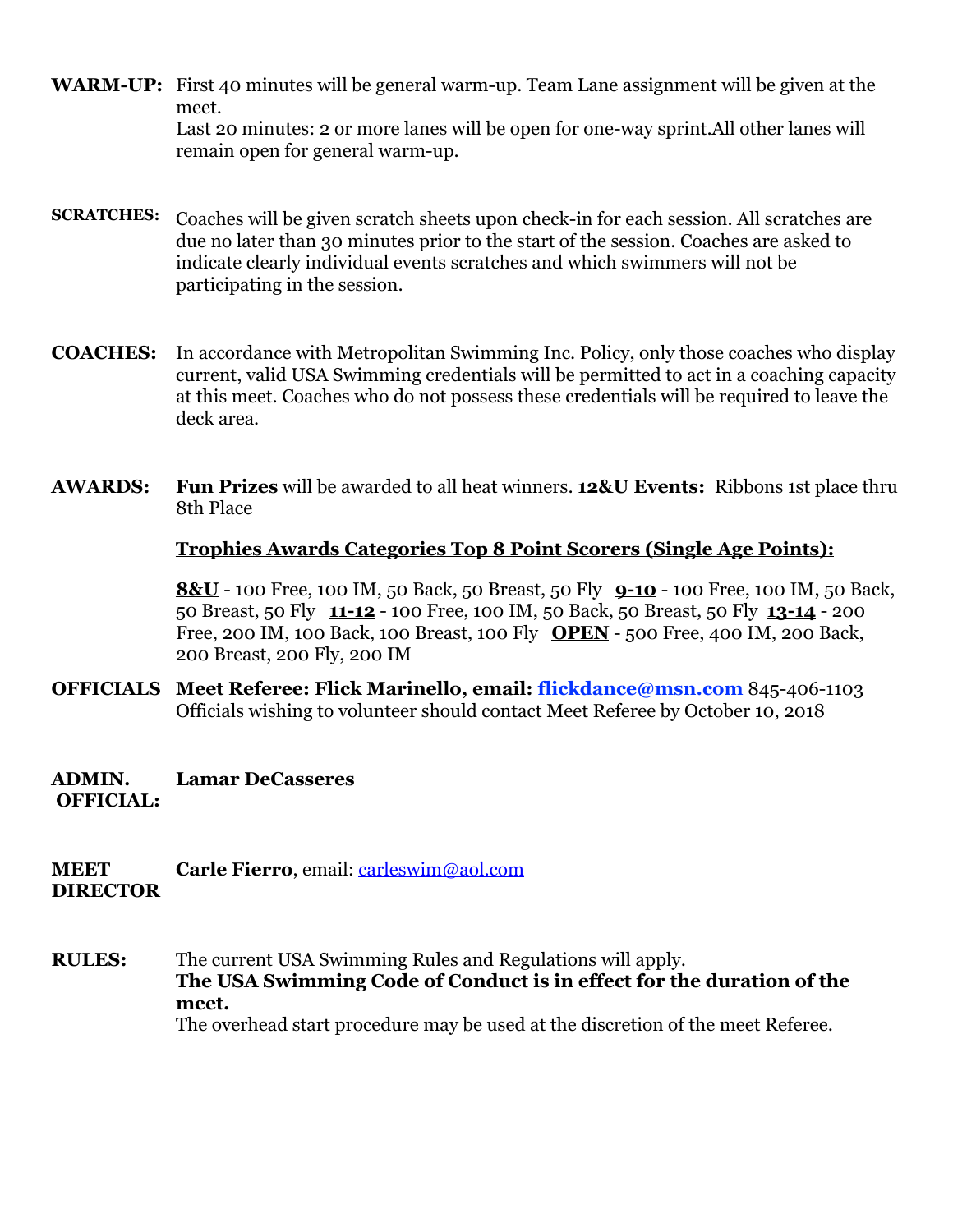**SAFETY:** Metropolitan Safety and Warm-up procedures will be in effect. Marshals will be present throughout warm-ups and competition, and have the authority to remove, with the concurrence of the meet Referee, any swimmer, coach, club, or spectator for failure to follow the safety rules.

> "**Any swimmer entered in the meet must be certified by a USA Swimming member coach as being proficient in performing a racing start or must start each race from within the water. When unaccompanied by a membercoach, it is the responsibility of the swimmer, or the swimmer's legal guardian, to ensure compliance with this requirement**"

**WATER DEPTH:** 25 Yard pool with 8 6ft lanes and non-turbulent lane lines. Colorado electronic timing system. NO SMOKING ALLOWED IN THE BUILDING.

> Teams are expected to police and maintain their areas on the pool deck. Athletes, parents and children are restricted to the pool area and spectators stands and are not authorized to be in any other part of the building. The pool has been certified in accordance with Article 104.2.2C (4). 10 feet in deep end, 4 feet in shallow end.

**DISCLAIMER** Upon acceptance of his/her entries, the participant waives all claims against Yonkers Montessori School, City of Yonkers & Westchester Aquatic Club , Metropolitan Swimming Inc., USA Swimming Inc., their agents or representatives for any injury occurring as a result of the meet. "It is understood that USA Swimming, Inc. and Metropolitan Swimming, Inc. shall be free from liabilities or claims for damages arising by reason of injuries to anyone during the conduct of the event."

**AUDIO/ VISUAL STATEMENT:**  Use of Audio or visual recording devices, including a cell phone, is not permitted in changing areas, rest rooms, locker rooms or behind the blocks

**DRONES:** Operation of a drone, or any other flying apparatus, is prohibited over the venue (pools, athlete/ coach areas, spectator areas and open ceiling locker rooms) any time athletes, coaches, officials and/or spectators are present.

**DECK CHANGING:**  Deck changes are prohibited.

**ADMISSION** Adults \$5.00 Children \$1.00 per session Session Programs: \$2.00 The stands must be cleared after each session.

**MERCHANTS** Parent Food Concession. Metro Swim Shop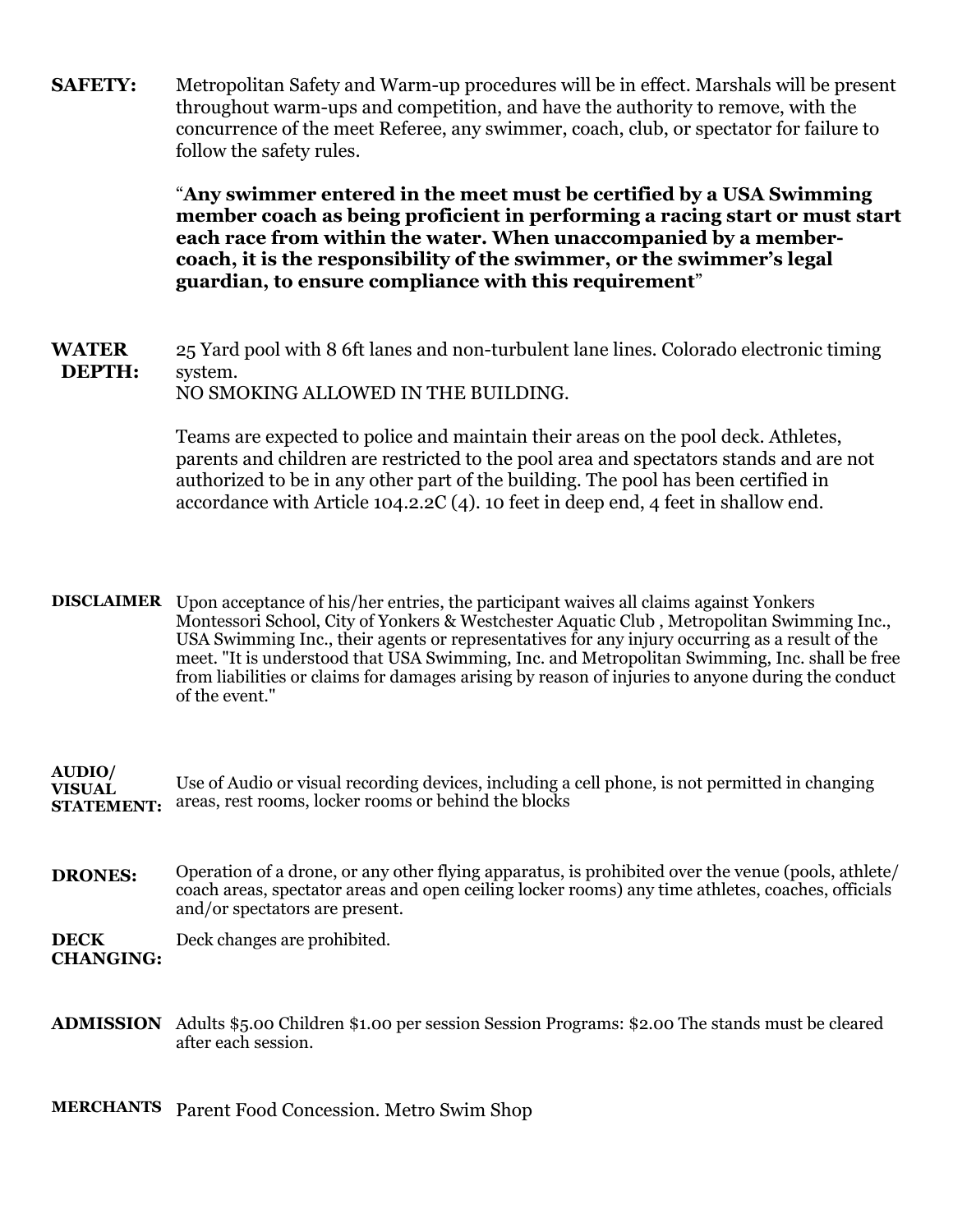**PARKING:** Is available in two school lots and on street around the perimeter of the school and side streets. Please adhere to posted parking restrictions to avoid tickets. Car Pooling is recommended.

#### **DIRECTIONS DIRECTIONS: from the North (choose 1 from below)**

Taconic Parkway South to Sprain South to Bronx River Parkway South. After Cross County Parkway exits, take the Second Bronx River Road Exit. Make a right onto Bronx River Road and the immediate left onto Wakefield Avenue. Go approximately 5 blocks. Pool entrance is at the corner of Wakefield Avenue and Woodlawn Avenue.

**87 South to Exit 4**, Cross County Parkway. Stay on Service Road South to Yonkers Avenue. Make a left onto Yonkers Avenue. Continue for approximately .25 mile and make a right onto Kimball Avenue. Bear left onto Sterling Avenue, Then Bear Left onto Woodlawn Avenue. Pool Entrance is at the corner of Wakefield Avenue and Woodlawn Avenue.

#### **DIRECTIONS: from Long Island**

Take 495 Long Island Expressway West towards Whitestone Bridge. Merge onto Cross Island Parkway North. Merge onto I295 North via Exit 33 Bronx/New England. Merge onto I695 /North Throgs Neck Expressway via Exit 10, I95 New Haven. I695 /North Throgs Neck becomes I95 North. Take the Baychester Avenue Exit 12 on the left. Turn slight right onto Baychester Avenue. Baychester Ave becomes East 241st street. East 241st becomes Wakefield Avenue. Turn right onto Woodlawn Avenue. 160 Woodlawn Avenue is on the right.

#### **DIRECTIONS: from NY City**

87 North towards Albany. Take the East 233rd Street Exit 13. Stay Straight on East 233rd Street and make 1st left onto Van Courtland Park East. Van Courtland Park east becomes Kimball Avenue. Turn Right onto Wakefield Avenue. Turn Left onto Woodlawn Avenue. 160 Woodlawn Avenue is on the right.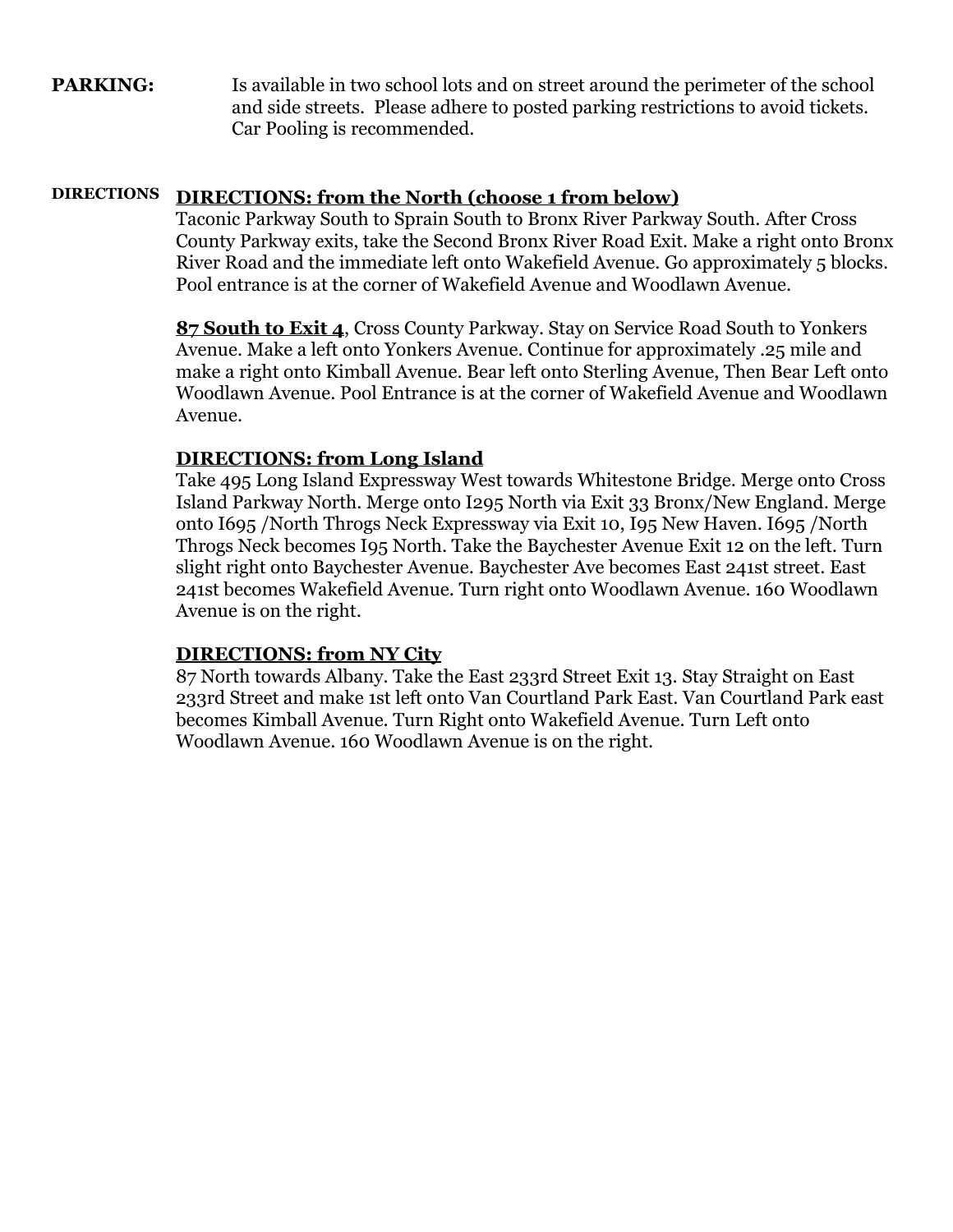#### **October 20, 2018 - Session 1 - Distance Session - 1:00 pm w/u & 2:00 pm Start**

| <b>Female #</b> | <b>Event</b>          | <u>Male #</u>  |
|-----------------|-----------------------|----------------|
| 1               | Open 200 Free Relay   | $\overline{2}$ |
| 3               | 13-14 200 Free Relay  | $\overline{4}$ |
| 5               | 11-12 200 Free Relay  | 6              |
| 7               | 10 & U 200 Free Relay | 8              |
| 9               | 8 & U 100 Free        | 10             |
| 11              | Open 500 Free*        | 12             |
| 13              | 13 & Over 200 Free    | 14             |
| 15              | 11-12 100 Free        | 16             |
| 17              | 9-10 100 Free         | 18             |
| 19              | 8 & Under 100 IM      | 20             |
| 21              | 13 & Over 200 IM      | 22             |
| 23              | 9-10 100 IM           | 24             |
| 25              | 11-12 100 IM          | 26             |
| 27              | Open 200 Back         | 28             |

\* 500 Free and 400 IM will be limited to 4 fastest heats heats.

 8&Us Swimmers may swim 2 Individual Events and 1 Relay 9-10s Swimmers may swim 2 Individual Events and 1 Relay 11-12s Swimmers may swim 2 Individual Events and 1 Relay 13&Overs Swimmers may swim 3 Individual Events and 1 Relay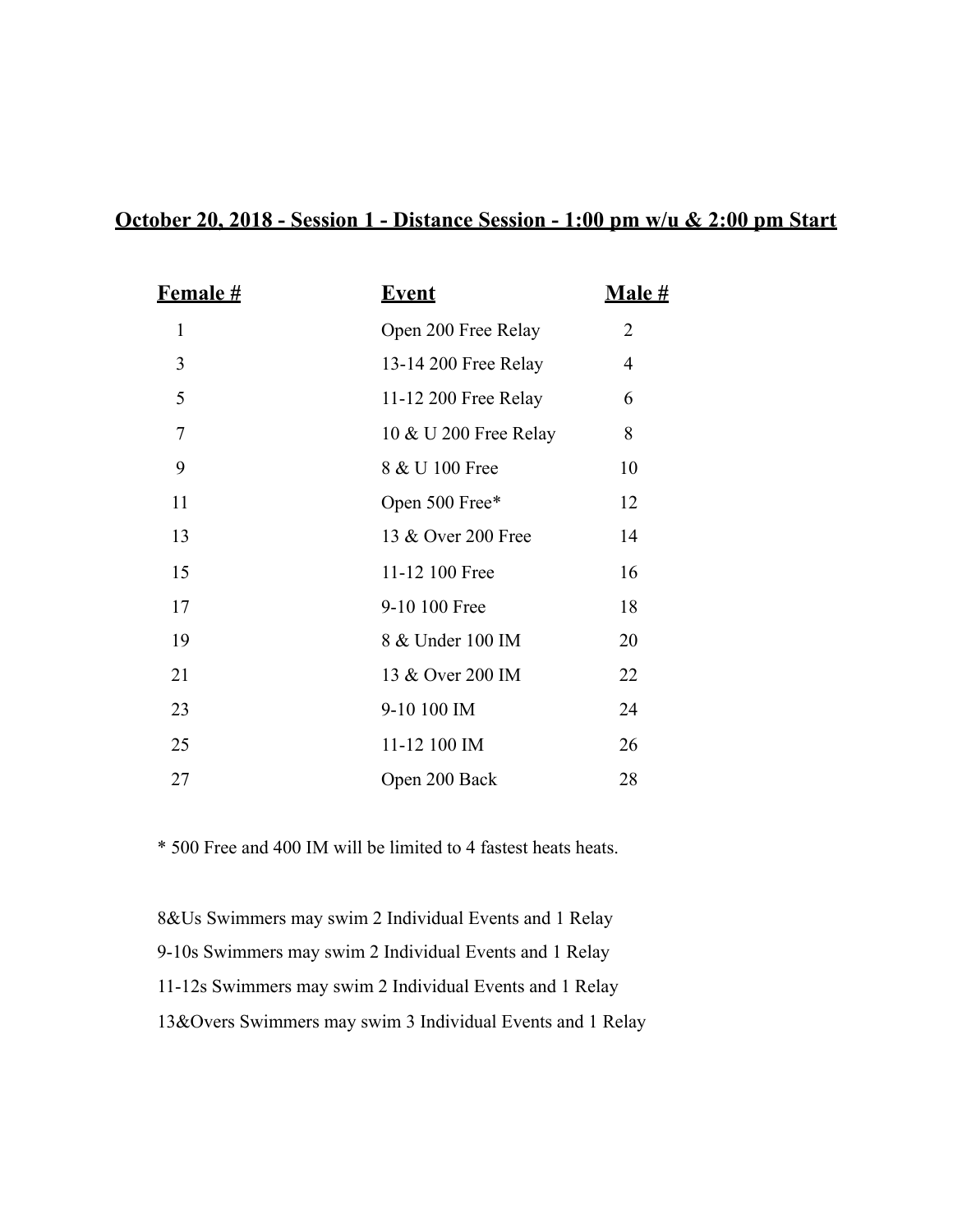### **October 21, 2018 - Session 2 - 13 & Over Session - 8:00 am w/u & 9:00 am Start**

| <b>Female #</b> | <b>Event</b>           | <u>Male #</u> |
|-----------------|------------------------|---------------|
| 29              | Open 200 Medley Relay  | 30            |
| 31              | 13-14 200 Medley Relay | 32            |
| 33              | Open 400 IM*           | 34            |
| 35              | 13-14 100 Back         | 36            |
| 37              | Open 200 Fly           | 38            |
| 39              | 13-14 100 Fly          | 40            |
| 41              | Open 200 Breast        | 42            |
| 43              | 13-14 100 Breast       | 44            |
| 45              | Open 50 Free           | 46            |

 \* 500 Free and 400 IM will be limited to 4 fastest heats heats. Swimmers may swim 4 Individual Events and 1 Relay